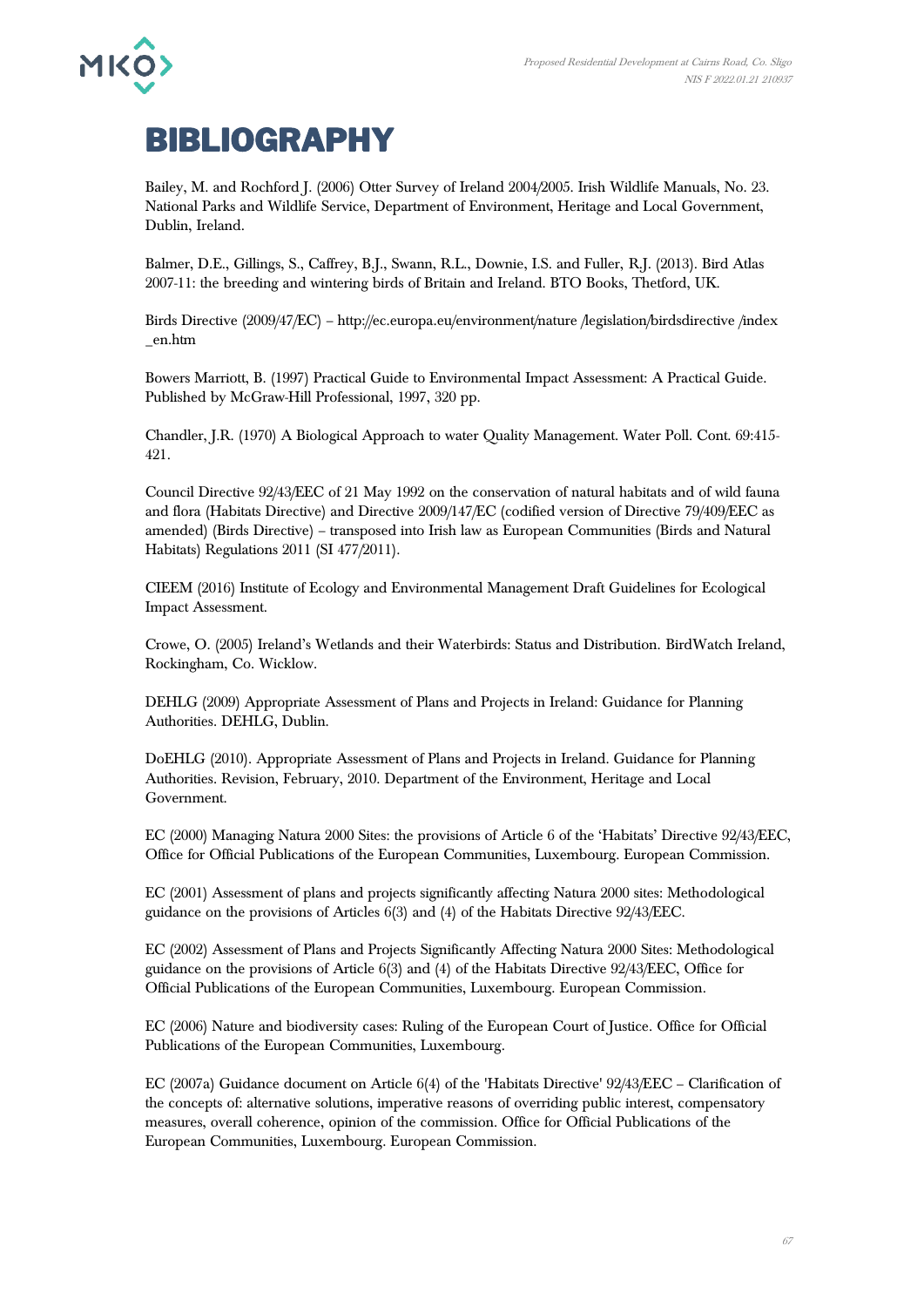

EC (2007b) Interpretation Manual of European Union Habitats. Version EUR 27. European Commission, DG Environment.

EPA (2002) Guidelines on the information to be contained in Environmental Impact Statements. Environmental Protection Agency.

EPA (2003) Advice Notes on current practice in the preparation of Environmental Impact Statements. Environmental Protection Agency.

EPA website: http://www.epa.ie.

European Communities (Conservation of Wild Birds) Regulations, 1985, SI 291/1985 & amendments – http://www.irishstatutebook.ie.

European Communities (Environmental Impact Assessment) Regulations, 1989 to 2001.

European Communities (Natural Habitats) Regulations, SI 94/1997, SI 233/1998 & SI 378/2005 – http://www.irishstatutebook.ie.

Fossitt, J. A. (2000). A Guide to Habitats in Ireland. Dublin: The Heritage Council.

Gallagher et al (2017). National Programme: Habitats Directive and Red Data Book Species Summary Report 2016.

Habitats Directive (92/43/EEC).

Inland Fisheries Ireland (IFI) (2009). National Programme: Habitats Directive and Red Data Book Species Executive Report.

JNCC (2015). Common standards monitoring guidance for freshwater fauna.

King, J.J. and O'Gorman, N (2018). Initial observations on feeding juvenile sea lamprey (Petromyzon marinus) L. in Irish Lakes. Biology and Environment: Proceedings of the Royal Irish Academy, 118B(2): 113-120.

NPWS (2021) Conservation Objectives: Lough Gill SAC 001976. Version 1. National Parks and Wildlife Service, Department of Housing, Local Government and Heritage.

NPWS (2008) The Status of EU Protected Habitats and Species in Ireland. Conservation Status in Ireland of Habitats and Species listed in the European Council Directive on the Conservation of Habitats, Flora and Fauna 92/43/EEC.

NPWS of the DEHLG (2008) The Report on Status of Habitats and Species in Ireland: Technical Reports and Forms.

NPWS Protected Areas Site Synopses and maps available on http://www.npws.ie/en/ProtectedSites/.

NRA (2004) Environmental Impact Assessment of National Road Schemes – A Practical Guide, National Roads Authority, Dublin.

NRA (2004) Guidelines for the Treatment of Noise and Vibration in National Road Schemes (1 ed.). Dublin: National Roads Authority.

NRA (2005) Guidelines for the Crossing of Watercourses during the Construction of National Road Schemes. Dublin: National Roads Authority.